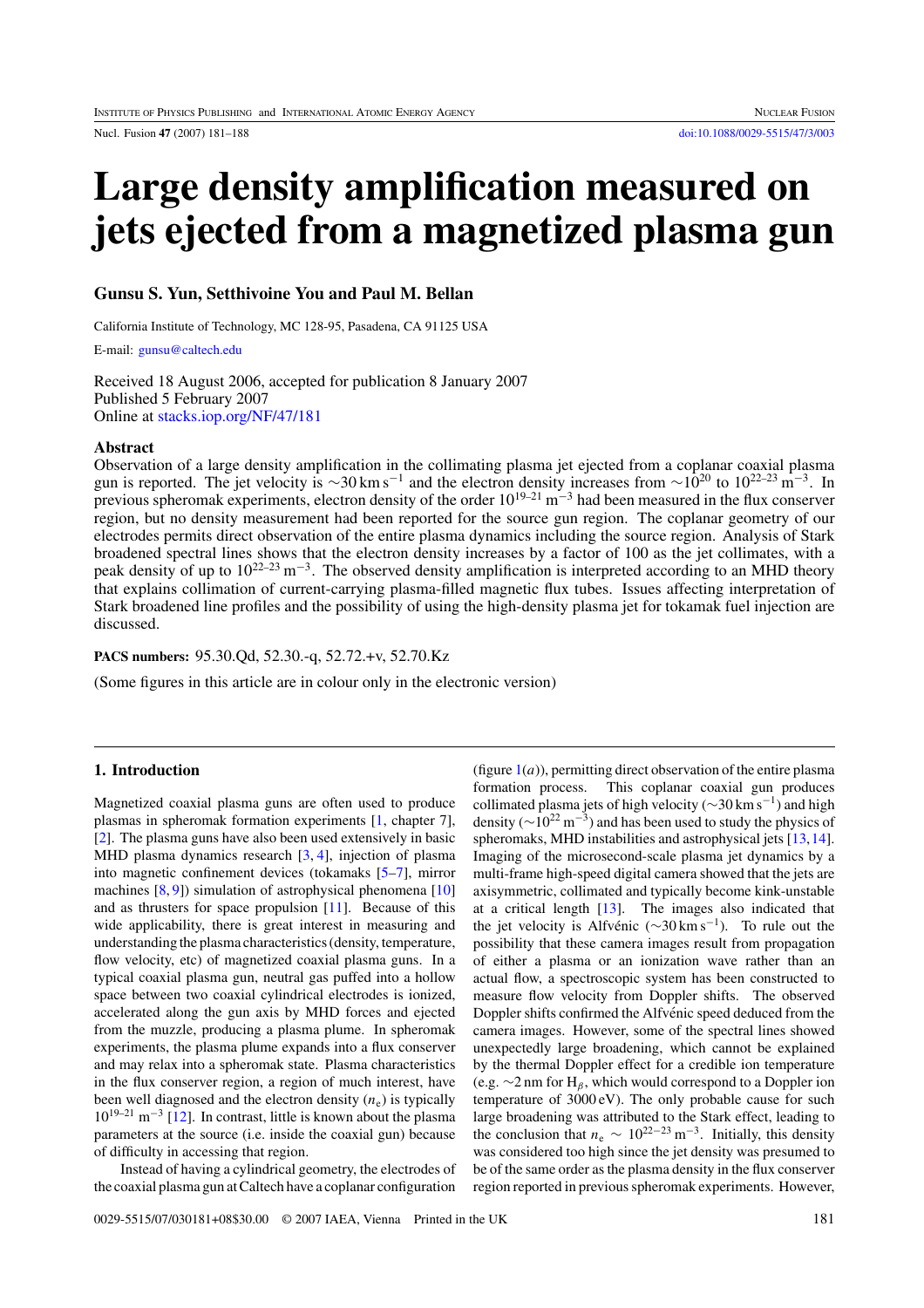<span id="page-1-0"></span>

**Figure 1.** (*a*) Schematic of the vacuum vessel and the coplanar concentric electrodes. A 20.3 cm diameter copper disc (cathode) biased to negative high voltage is surrounded by a 50.8 cm diameter annulus (anode) grounded to the vacuum vessel. The width of the gap between electrodes is 6 mm. (*b*) Side-view schematic of the electrodes showing gas feeds, bias field coil and associated poloidal field lines. (*c*) Typical plasma jet formation sequence (data# 7216, Hydrogen plasma). Eight collimated plasma-filled flux tubes resembling 'spider legs' form along the poloidal field lines linking gas nozzles. They merge to form an axial plasma jet that collimates and expands into the vessel.

the high density measured in the Caltech experiment can be understood by the MHD pumping model that explains why current-carrying magnetized plasmas become collimated [\[15\]](#page-7-0); this model shows that plasma is pumped by MHD forces from a wall source into a flux tube and accumulates in the flux tube. The magnetic flux frozen into the ingested plasma also accumulates, increasing the pinch force, and so further increasing the density.

Spectral lines in plasma can experience a broadening via the Stark effect. A concise theoretical overview on Stark broadening can be found in [\[16,17\]](#page-7-0) and the physical picture of Stark broadening can be outlined as follows. The quasi-static electric field due to slow moving ions splits a degenerate atomic level of a radiating atom (emitter) into distinct individual components. These split components are then broadened by impacts from fast moving electrons (if the atomic level is not degenerate, the level undergoes only the electron impact broadening). The resulting line profile will be the sum of all possible transitions from the Stark components of an upper level to the Stark components of a lower level. The profile width serves as the first-order description for the Stark broadened line profile although the profile can have many features such as shifts and asymmetries. The profile width has a strong dependence on charged particle density (especially electron density) and so Stark broadening provides a convenient and inexpensive method for determining plasma density [\[18\]](#page-7-0). Theories that take into account additional effects such as Debye screening [\[19\]](#page-7-0) and ion dynamics [\[20–22\]](#page-7-0) have predicted Stark broadening of hydrogen Balmer lines in good agreement with experiments. Measurements of Stark broadening of non-hydrogenic spectral lines have also been tabulated for well-defined and independently measured plasma conditions [\[23,](#page-7-0) [24\]](#page-7-0).

Hydrogen Balmer lines have been the most popular choice for plasma density diagnosis because of well-established

theoretical and experimental studies on Balmer lines and their strong Stark effect. In particular, the  $H_\beta$  line is the best density indicator because its Stark width is nearly independent of plasma temperature. When H*<sup>β</sup>* Stark broadening is small compared with other broadening effects such as Doppler broadening and Zeeman splitting, higher-*n* Balmer lines can be used since the Stark broadening is generally larger for higher principal quantum number *n*. For example, merging of high*n* Balmer lines (i.e. Inglis–Teller limit) has been utilized to determine the density in edge regions ( $n_e \sim 10^{20-21}$  m<sup>-3</sup>, *B* ∼ several Teslas) of tokamak devices [\[22,](#page-7-0) [25,](#page-7-0) [26\]](#page-7-0). Our experiment lies in the opposite situation, namely where H*<sup>β</sup>* Stark broadening is large compared with Zeeman and Doppler effects.

We report here density measurements using Stark broadened profiles of visible emission lines from the Caltech spheromak formation/astrophysical jet simulation experiment. The measurements clearly demonstrate a large density amplification (increase from  $\sim 10^{20}$  to  $10^{22-23}$  m<sup>-3</sup>) associated with collimation of the plasma jet, as explained by the MHD pumping theory. The possibility of injecting a high-density plasma jet into a magnetized plasma of fusion interest and the issues affecting the interpretation of Stark broadened line profiles are also discussed.

#### **2. Experimental setup**

The setup of the Caltech spheromak experiment is shown schematically in figures 1(*a*) and (*b*) and the typical plasma jet formation sequence is shown in figure  $1(c)$ . The geometry of the experiment is characterized by a cylindrical coordinate system  $\{r, \phi, z\}$ , where *z* is the direction along the axis of symmetry,  $\phi$  is the azimuthal direction about the axis and  $r$  is the radial distance from the axis. The  $r, z$  directions will be called the poloidal direction and the *φ* direction will be called the toroidal direction. The details of the experiment can be found elsewhere [\[13,](#page-7-0) [14\]](#page-7-0) and will be summarized here. The spheromak gun has a disc cathode surrounded by a coaxial, coplanar annulus anode (figure  $1(a)$ ). Each electrode has eight gas nozzles regularly placed in a circle around the axis of symmetry. A poloidal magnetic field  $(B_r, B_z)$  is generated by a coil located behind the cathode (figure 1(*b*)). Neutral gas is puffed through the nozzles into the vacuum vessel ( $\sim$ 10<sup>-7</sup> Torr base pressure), and the gas breaks down when high voltage (∼5 kV) is applied between the electrodes. Eight plasma-filled magnetic flux tubes resembling spider legs are then formed along the poloidal field lines (figure  $1(c)$ ). Each tube connects a nozzle on the cathode and its corresponding nozzle on the anode and carries an electric current of ∼10 kA. Later, the eight tubes merge to form an axial plasma jet (figure 1(*c*)). The plasma jets have the following nominal parameters: electron density  $n_e \sim 10^{20-23}$  m<sup>-3</sup> (to be discussed), velocity  $U_z \sim 10 50 \text{ km s}^{-1}$ , electron and ion temperatures  $T_e \simeq T_i \sim 1$ – 5 eV, magnetic field strength *B* ∼ 0*.*01–0.3 T, electric current *I*<sub>0</sub> ∼ 80 kA, axial length ∼25 cm and diameter ∼5 cm.

The spectroscopic system shown schematically in figure [2](#page-2-0) has been developed to measure emission spectra from the plasma jets. This system is triggered at plasma breakdown as determined by the sudden change in the gun voltage (indicated bold vertical line in figure  $2(f)$  $2(f)$ ). The trigger jitter is about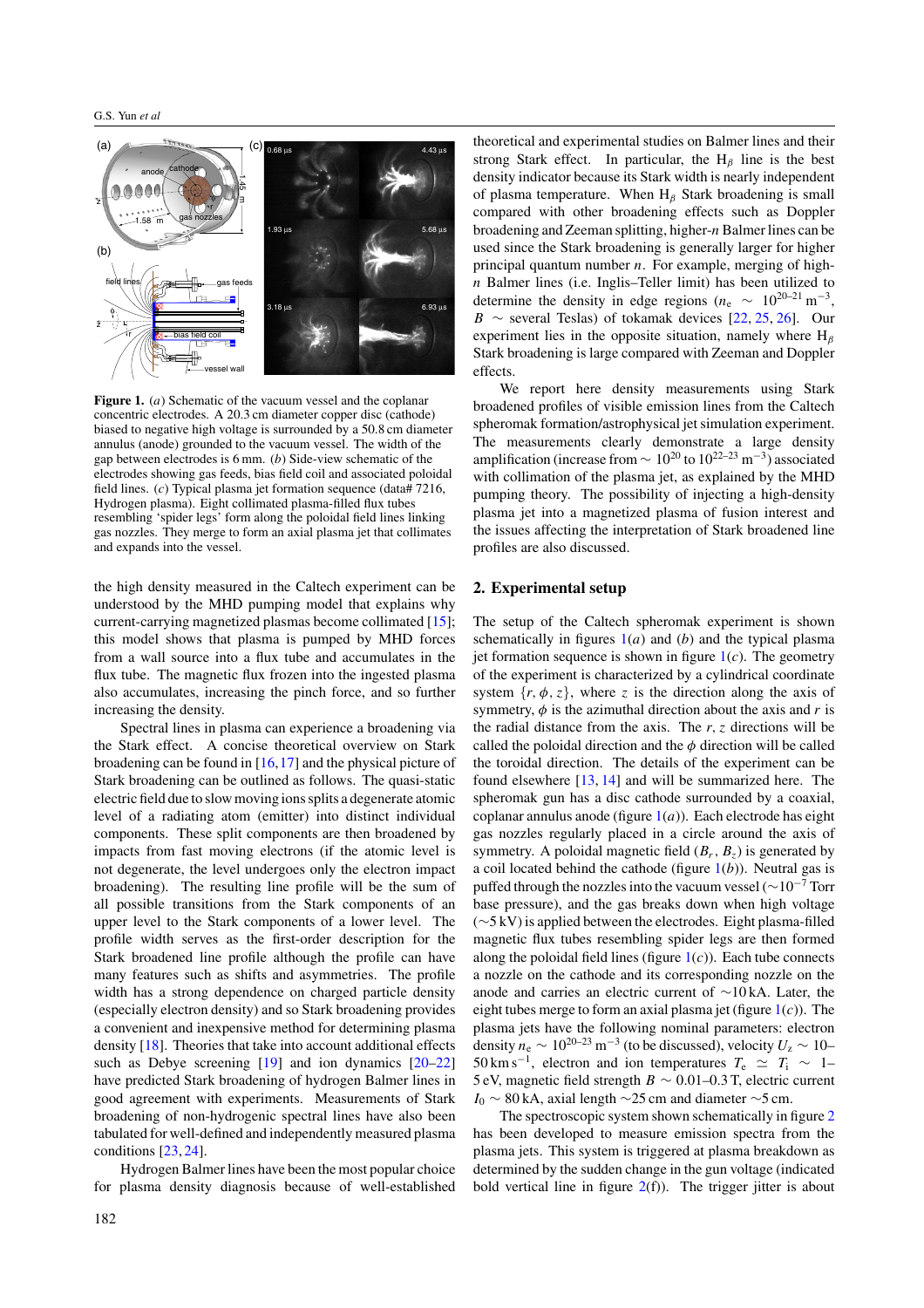<span id="page-2-0"></span>

**Figure 2.** Schematic drawing of the spectroscopic system. The system consists of (a) Czerny-Turner monochromator (JY Horiba 1000M: focal length = 1 m, f/# = f/8, grating density = 3600 grooves mm<sup>-1</sup>, wavelength range = 200–500 nm), (b) f/# matching optics (c) optical fibre (Ocean Optics QP200-2-UV-VIS: 10 meter long, core diameter = 200*µ*m, NA = 0*.*22), (d) collimator (Ocean Optics 74UV: lens diameter  $= 5$  mm, focal length  $= 10$  mm), (e) high-voltage probe to trace the gun voltage, (f) trigger to generate a pulse at plasma breakdown (g) delay generator (BNC 555) to generate a gate signal and (h) intensified CCD detector (Andor ICCD DH520:  $1024 \times 256$ pixels,  $800 \times 256$  active pixels).

 $0.1 \mu s$  due to the finite rise time of the voltage. The trigger signal goes to a delay generator (figure  $2(g)$ ) which sends a pulse to gate the intensified CCD (ICCD) camera (figure 2(h)).

The spectral resolution of the spectroscopic system is calculated from the monochromator and ICCD parameters according to

$$
R(\lambda) = \frac{\Delta x}{2L} \left( \sqrt{\left(\frac{2d \cos \alpha_0}{m}\right)^2 - \lambda^2} + \lambda \tan \alpha_0 \right), \quad (1)
$$

where  $R(\lambda)$  is the resolution per ICCD pixel,  $\Delta x$  is the pixel size, *L* is the focal length of the monochromator,  $\alpha_0$ is half the angle between the incident and the diffracted light on the grating, *d* is the groove spacing of the grating, *m* is the diffraction order and  $\lambda$  is the selected wavelength. The derivation of equation (1) is given in the appendix. The accuracy of this calculation has been verified over a wide range of reference wavelengths using spectral lamps (Hg,  $D_2$ ,  $O_2$ ) and Ar). The typical spectral resolution and band-pass are ∼5 pm/pixel and∼4 nm respectively. The temporal resolution, i.e. minimum gate width of the ICCD detector with reasonable signal-to-noise ratio, is about  $0.3 \mu s$ . The temporal resolution is mainly limited by optical throughput, which is maximized by matching f-numbers between optical components. The spatial resolution is determined by sending a HeNe laser beam backward through the fibre and observing the size of the red spot this laser beam makes on an electrode. The observed HeNe spot size is approximately 10 mm. The spatial resolution is also affected by the temporal resolution because the plasma jets move very fast. For example, if the ICCD gate width is  $1 \mu s$  and the jet velocity is  $30 \text{ km s}^{-1}$ , the detector signal is integrated over the jet travel distance of 3 cm.

In the experiments reported here, highly repeatable straight (neither kinked nor detached) plasma jets of single species (hydrogen or nitrogen) are generated. A set of emission



**Figure 3.** Line-of-sight of the spectroscopic system is varied to probe the plasma along its axis. The dashed line is perpendicular to the axis of the plasma and the solid line is off-axis toward the electrode. The circle represents the size of the line-of-sight (∼10 mm in diameter).

spectra are taken for a fixed wavelength by varying the gate timing over the plasma lifetime. The line-of-sight is varied to probe the plasma jet along its axis as shown in figure 3.

#### **3. Density estimation from spectral line profiles**

For the purpose of electron density measurement, Stark broadening is often approximated by a Lorentzian profile characterized by its full width at half maximum (FWHM). For many spectral lines, the electron density is a simple function of the Stark FWHM. However, extraction of Stark widths from spectral line profiles is generally not straightforward. To clarify difficulties in reliable density estimation from the Stark broadened line profiles, issues pertinent to our plasma source are now discussed [\[18\]](#page-7-0).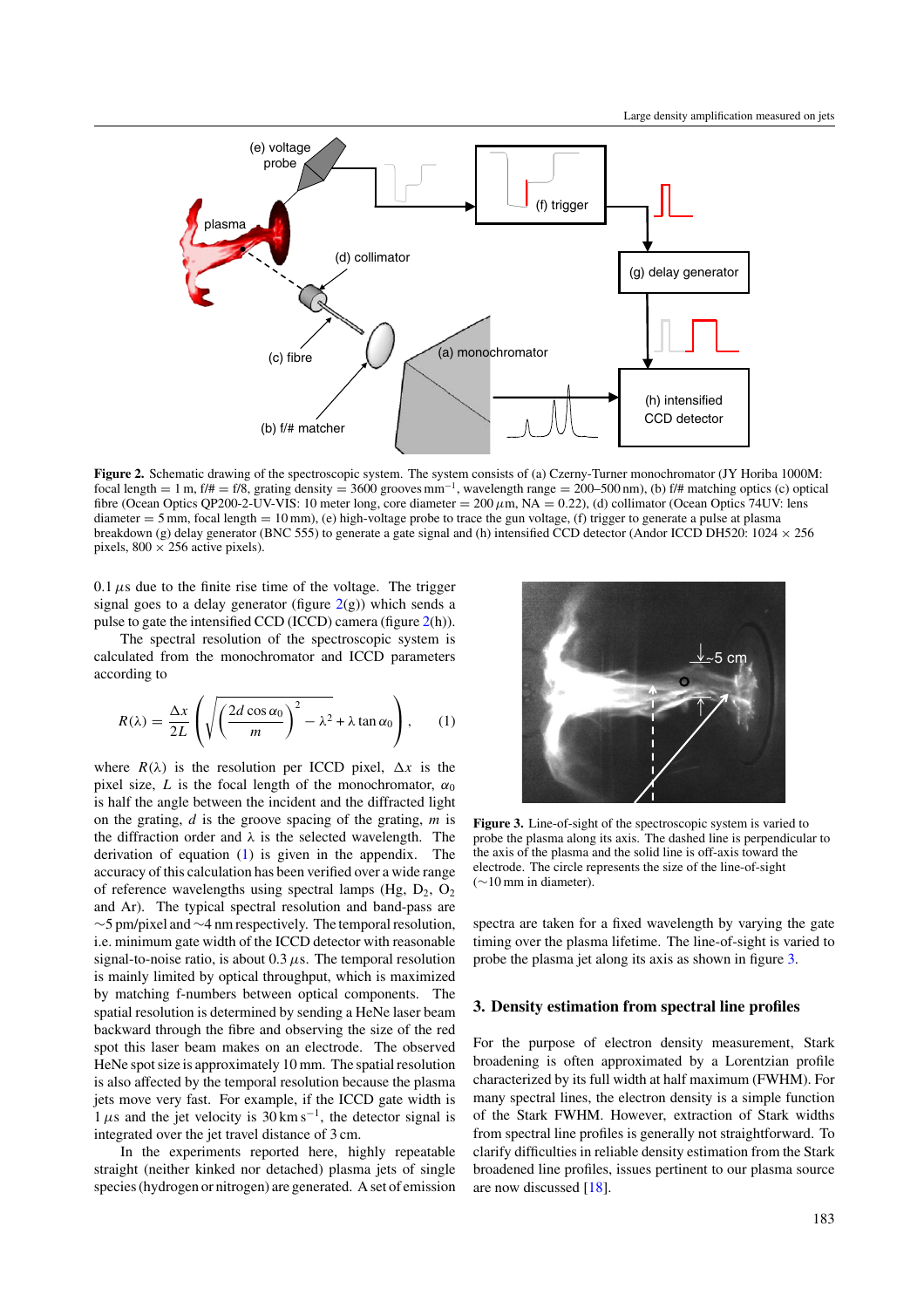<span id="page-3-0"></span>

**Figure 4.** Reduced half width  $\alpha_{1/2}$  of theoretical  $H_\beta$  Stark profiles according to the GC theory (solid lines) and according to the KG theory (dashed lines). (a)  $\alpha_{1/2}$  versus temperature for densities  $5 \times 10^{20}$ ,  $5 \times 10^{21}$ ,  $5 \times 10^{22}$  m<sup>-3</sup>. The higher the density, the thicker and bolder the line is rendered. (b)  $\alpha_{1/2}$  versus density for temperatures 1, 2 and 3 eV. The higher the temperature, the thicker and bolder the line is rendered.

#### *3.1. Uncertainty in Stark parameter*

For hydrogen lines, electron density is related to the Stark width by the relation

$$
w_{\rm S} = 2.5 \times 10^{-14} \, \alpha_{1/2} \, n_{\rm e}^{2/3},\tag{2}
$$

where  $w_S$  is the Stark FWHM in nm,  $n_e$  is the electron density in  $m^{-3}$  and  $\alpha_{1/2}$  is the so-called reduced *half*-width that scales the line shape [\[18\]](#page-7-0). The half-width  $\alpha_{1/2}$  has been tabulated for many hydrogen lines based on both theoretical calculations and experimental data for the temperature range 0.5–4 eV and density range  $10^{20-24}$  m<sup>-3</sup> [\[19,](#page-7-0) [20,](#page-7-0) [22\]](#page-7-0). The half-width  $\alpha_{1/2}$ has a weak dependence on density and on temperature. In addition, it differs slightly between calculations. The halfwidth  $\alpha_{1/2}$  of the H<sub>β</sub> line (approximately 0.085) is plotted as a function of temperature (density) for several representative densities (temperatures) in figures 4(*a*) and (*b*) according to the Gigosos–Cardenoso (GC) theory  $[20]$  $[20]$  and according to the Kepple–Griem (KG) theory [\[19\]](#page-7-0), showing a slight discrepancy between the two theories. The uncertainty in  $\alpha_{1/2}$  introduces an error *<*20% in density estimation for our hydrogen plasma jets.

For lines of non-hydrogenic neutral and singly ionized atoms, the theoretical Stark broadening is to a first approximation linearly proportional to the electron density [\[18\]](#page-7-0):

$$
w_{\rm S} \approx w_{\rm m} n_{\rm e},\tag{3}
$$

where  $w_m$  is the proportionality parameter. For an extensive collection of  $N$  II lines, this property has been substantiated by the experimental work of Mar *et al* [\[24\]](#page-7-0). The N<sub>II</sub> line at 424.178 nm ( $w_m = 0.1526$  nm/ $10^{23}$  m<sup>-3</sup>) is used to measure the density of nitrogen plasma jets in our experiment. The uncertainty of the parameter  $w_m$  for this line is  $\langle 23\% \, [23] \rangle$  $\langle 23\% \, [23] \rangle$  $\langle 23\% \, [23] \rangle$ .

#### *3.2. Competing broadening effects*

Besides Stark broadening, a spectral line can be broadened by other effects such as Doppler effect, instrumental broadening and Zeeman splitting.

The Doppler broadening due to the thermal motion of emitters is a Gaussian function with FWHM  $w_D = 7.7 \times$  $10^{-5}\lambda\sqrt{T_i/M}$ , where  $\lambda$  is the wavelength in nm,  $T_i$  is the ion temperature in eV and *M* is the ion mass in amu. For  $\lambda = 300-500$  nm and  $T_i = 1-10$  eV, the Doppler width  $w_D$ is 0.02–0.1 nm for hydrogen and 0.006–0.03 nm for nitrogen. The presumption of low-ion temperature  $T_i \leq 10 \text{ eV}$  in our plasma is supported by an impurity line measurement  $(C \text{III})$ 229.687 nm) showing broadening  $\leq 0.01$  nm corresponding to  $T_i \leq 4$  eV (see the inset profile in figure [7\)](#page-5-0). It had been assumed that  $T_i \sim T_e$  in our previous work [\[13,](#page-7-0) [14\]](#page-7-0), where  $T_e$  was either measured by a triple Langmuir probe  $(5-15 \text{ eV})$  or inferred from spectral line ratios  $(1-5 \text{ eV})$ . For nitrogen plasma jets, the assumption was supported by a good agreement between measured line ratios and calculated line ratios using the Saha–Boltzman equation, suggesting that our plasma jet is at local thermodynamic equilibrium and so  $T_i \sim T_e$ . Significant ion heating  $(T_i \gg T_e)$  via magnetic reconnection has been observed in some other gun-produced spheromak plasmas [\[1,](#page-6-0) chapter 13]. However, magnetic reconnection is not a dominant mechanism in the plasma jet under consideration here as the magnetic topology is not undergoing changes. There is mainly a stretching of field lines, but not reconnection (except for the minimal reconnection associated with merging of spider legs).

The instrumental broadening is ∼7 pixels on the ICCD detector corresponding to ∼0*.*03 nm. The Zeeman splitting (∼10−7*λ*2*B <* <sup>0</sup>*.*008 nm for*<sup>B</sup>* <sup>=</sup> <sup>0</sup>*.*3 T) is negligible. Spectral lines can also split due to Doppler shifts if there exist relative bulk flow motions within the line-of-sight volume. However, such a splitting will be minimal because it is less than 0.05 nm even for unlikely  $30 \text{ km s}^{-1}$  relative flow motions.

For a H<sub>β</sub> line width  $> 0.2$  nm, Stark effect must be the dominant broadening effect because the other effects cannot account for a line width *>* 0*.*1 nm. In terms of electron density, Stark effect will be the dominant broadening of the H*<sup>β</sup>* line for  $n_e > 10^{21}$  m<sup>-3</sup>.

#### *3.3. Plasma inhomogeneity*

The plasma jets in our experiments have internal structures (see figure [3\)](#page-2-0) and so may have a density gradient along the line-ofsight. A significant distortion may occur at the centre of a line profile as illustrated in figure  $5(a)$  $5(a)$  because the lower density region concentrates its emission energy in a narrow band while the higher density region spreads the emission energy over a broad band.

In particular, special care must be applied to the interpretation of the characteristic central dip of the H*<sup>β</sup>* line. The density gradient effect becomes more appreciable in the central dip region as the narrow H*<sup>β</sup>* emission from the lowdensity region can stand out in that region. The H*<sup>β</sup>* central dip can appear in high-density plasma, where the ion field discussed in section [1](#page-0-0) is strong enough to make the line splitting (via the linear Stark effect [\[27\]](#page-7-0)) larger than the electron impact broadening. The other even-numbered hydrogen Balmer lines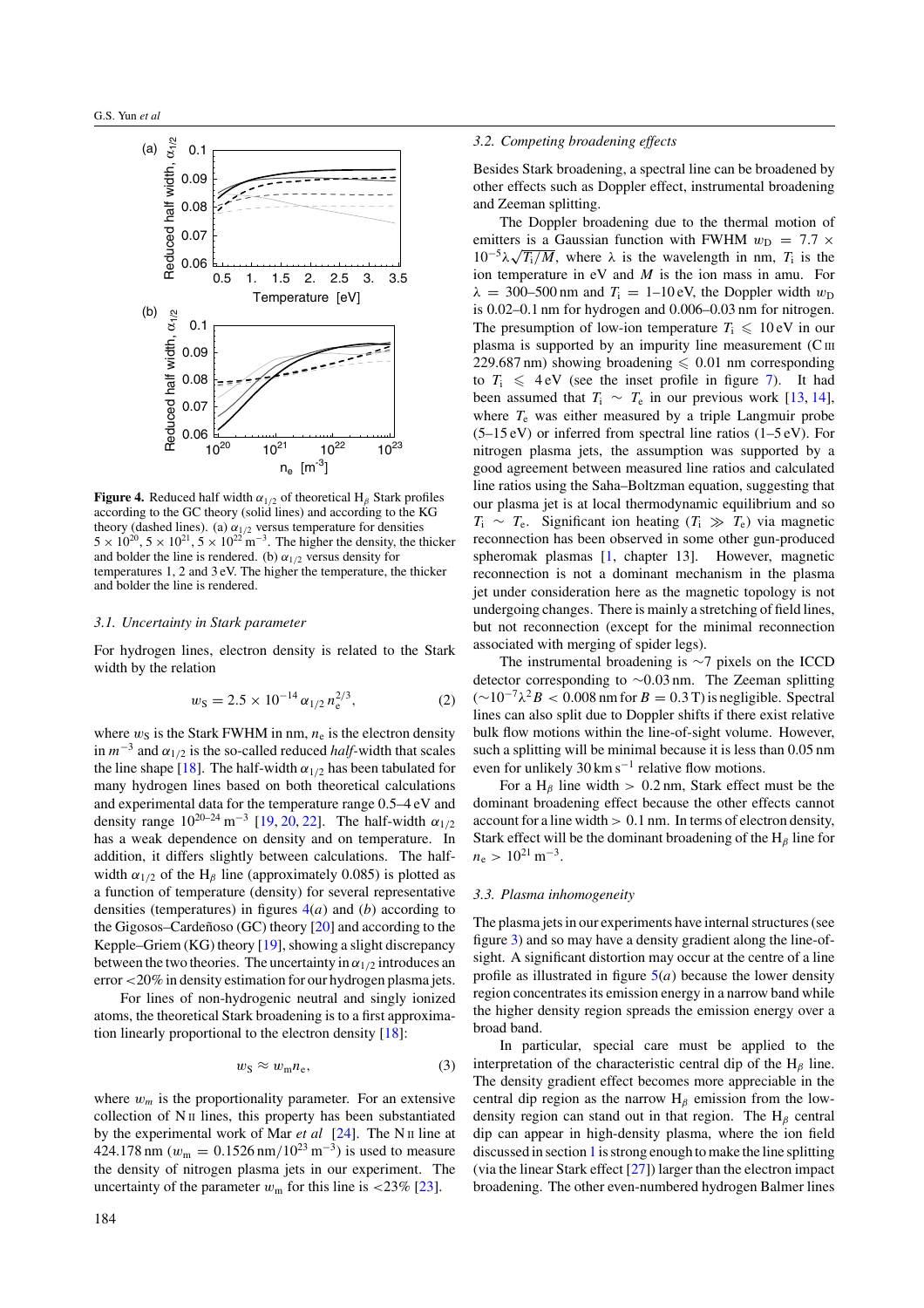<span id="page-4-0"></span>

**Figure 5.** (*a*) Sum of a wide and a narrow Lorentzian profile. Dashed line is the wide profile with total intensity  $= 1000$  and  $FWHM = 10$ , dotted line is the narrow profile with total intensity  $= 20$  and FWHM  $= 0.5$  and solid line is the sum of the two profiles. (*b*) Measured H*<sup>β</sup>* line profile showing the characteristic central dip distorted by a peak from a low-density contribution (data# oma11.61, perpendicular line-of-sight). Measured data points are represented by dots with a fitting curve (thin solid line). Bold solid line connecting the square points is a theoretical fit according to Stehlé [[22\]](#page-7-0) with  $n_e = 1.05 \times 10^{22} \text{ m}^{-3}$  and  $T = 2 \text{ eV}$ . The profile calculation by Stehle is for a pure hydrogen plasma at local ´ thermodynamic equilibrium [\[21\]](#page-7-0) and so  $T_i = T_e$ . Vertical dashed line indicates the H*<sup>β</sup>* rest-frame wavelength 486.133 nm.

can also have a central dip [\[26\]](#page-7-0). Non-hydrogenic lines cannot have such a central dip because their line splittings (occurring via the quadratic Stark effect [\[27\]](#page-7-0)) are small.

A narrow peak overlaid over a broad envelope similar to figure  $5(a)$  was indeed observed in some measured H<sub>β</sub> line profiles (figure  $5(b)$ ). Note that the theoretical fit according to Stehlé  $[22]$  $[22]$  lacks such a narrow peak because the theory assumes a homogeneous plasma density. The electron density may be underestimated if the peak value is used to measure the profile FWHM. In our analysis, the FWHM is obtained by fitting the profile to a Lorentzian shape, since this fitting process puts more weight on the side bands than on the centre and so avoids errors associated with density gradient along the line-of-sight.

# *3.4. Self-absorption, continuum background and blending with nearby spectral lines*

Self-absorption in an optically thick plasma can lead to an overestimation of electron density. Overlaps between the internal structure of the plasma jet and the objects in the background are observed in camera images when the camera is operated within its dynamic range, i.e. not saturated (see figure [3\)](#page-2-0). This suggests that our plasma is optically thin and so self-absorption will be insignificant.

Blackbody radiation, the background noise of the ICCD detector, Balmer continuum, etc all contribute to the background level of spectral data. Spectral profiles are



**Figure 6.** H<sub>β</sub> profile with the characteristic central dip (data# oma11.28). The square points are the theoretical Stark profile for  $n_e = 1.3 \times 10^{22} \text{ m}^{-3}$  and  $T = 2 \text{ eV}$  by Stehle [[22\]](#page-7-0). A Doppler profile (dashed line) for  $T_i = 5 \text{ eV}$  at  $\lambda = 486.133 \text{ nm}$  (H<sub>*β*</sub>) is also shown for comparison with the much broader Stark profile. The estimated Stark FWHM according to equation (4) is ∼1*.*1 nm, corresponding to  $n_e \sim 1.2 \times 10^{22} \text{ m}^{-3}$ . Note that the data points near the profile tail ends are flat since they are outside the band-pass of the spectroscopic system.

corrected by subtracting the measured background level taken from spectral regions close to the spectral line of interest but separated by several times its width. Additionally, every spectral line chosen in our experiment is isolated from other lines by at least several times its width to avoid mixing with nearby spectral lines.

#### **4. Experimental observation**

The total FWHM  $(w_T)$  of a spectral line profile is measured by fitting the data to a Lorentzian profile. The Stark FWHM  $(w<sub>S</sub>)$  is obtained by subtracting the Doppler effect  $(w<sub>D</sub>)$  and the instrumental broadening  $(w<sub>I</sub>)$  according to the conventional method [\[28\]](#page-7-0)

$$
w_{\rm S} = \sqrt{w_{\rm T}^2 - w_{\rm D}^2 - w_{\rm I}^2} \qquad \text{if } w_{\rm T} / \sqrt{w_{\rm D}^2 + w_{\rm I}^2} > 1.04, \tag{4}
$$

or according to the empirical Voigt profile approximation [\[29\]](#page-7-0) otherwise. The electron density is then calculated using equation  $(2)$  for hydrogen lines or equation  $(3)$ for non-hydrogenic lines. The reliability of this simple and computationally inexpensive method is substantiated by comparing the density obtained by this method with the density obtained by the theoretical fitting according to Stehle  $[22]$  $[22]$  (see figure 6). The error in the density estimation using H*<sup>β</sup>* profiles is 50% for  $10^{20}$  m<sup>-3</sup>, 25% for  $10^{21}$  m<sup>-3</sup> and 15% for  $10^{22}$  m<sup>-3</sup>, taking into account issues discussed in section [3.](#page-2-0)

The  $H_\beta$  and  $H_\gamma$  line profiles from hydrogen plasmas show very large broadenings (*>*1 nm) indicative of a strong Stark effect. The central dip in the  $H_\beta$  profile as shown in figure 6 also suggests a strong Stark effect [\[18\]](#page-7-0). The nitrogen line profiles from nitrogen plasmas also show large Stark broadenings and typical data are shown in figure [7.](#page-5-0)

The time dependence of the electron density obtained from Stark broadening measurement is plotted in figure [8.](#page-5-0) A very high density of the order  $10^{22}$  m<sup>-3</sup> is observed when the central column of jet is fully formed. The density is  $\sim 10^{20} \text{ m}^{-3}$  when the plasma starts to form the central jet and increases by a factor of 100 when the jet fully forms. This is consistent with the magnetic flux tube becoming filled with plasma by the ingestion/collimation process discussed in the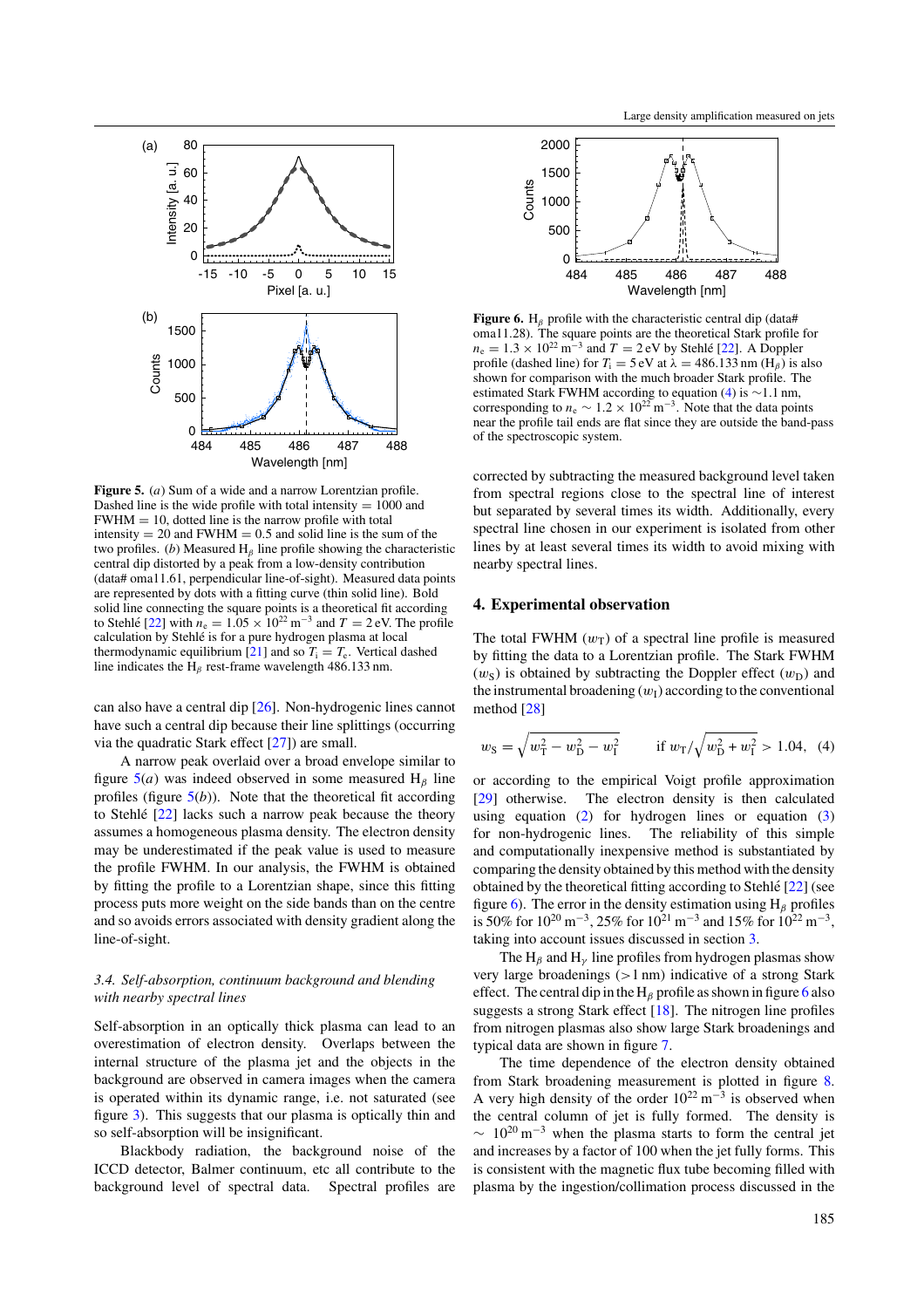<span id="page-5-0"></span>

**Figure 7.** Observed line profiles (N II, 424.178 nm) from a nitrogen plasma jet at  $t = 2, 4, 6$  and  $8 \mu s$  after breakdown (data#: 6736–3, 7, 11 and 15, respectively). Solid lines are Lorentzian fits. The estimated densities are 0.1, 1.7, 7.8 and  $4.0 \times 10^{22}$  m<sup>-3</sup> respectively. A measured impurity profile (C III, 229.687 nm) is inset at the top for width comparison. Its Doppler width  $(w_D = \sqrt{w_T^2 - w_I^2})$  is ∼0*.*007 nm, corresponding to *T*<sup>i</sup> = 2 eV. Vertical dashed line indicates rest-frame wavelength.



**Figure 8.** Time dependence of hydrogen plasma electron density (from data# oma11.16∼69). Squares correspond to the solid (oblique) line-of-sight and triangles to the dashed (perpendicular) line-of-sight in figure [3.](#page-2-0) For the perpendicular line-of-sight, the density is zero initially and appears suddenly at  $t = 9 \mu s$  as expected because the jet takes time to reach the line-of-sight volume. This is consistent with the jet velocity 10 cm/3  $\mu$ s  $\approx$  30 km s<sup>-1</sup>.

MHD pumping theory [\[15\]](#page-7-0). Nitrogen plasmas show similar time dependence of electron density but have even greater peak density  $\sim 1 \times 10^{23}$  m<sup>-3</sup>.

#### **5. Discussion and conclusions**

The Stark broadening density measurement shows that the plasma jets become very dense on a microsecond time scale. This result is supported by an independent density measurement from a laser interferometer [\[30\]](#page-7-0). The density of the pre-breakdown neutral gas, as measured by a fast ion gauge, is only  $10^{17}$  m<sup>-3</sup> [\[14\]](#page-7-0). The measured peak plasma jet density is of the order  $10^{22}$  m<sup>-3</sup> at the same location 6  $\mu$ s later, so the particle density has increased by a factor of  $10<sup>5</sup>$ . This steep density rise cannot be explained by a pinch effect associated with the current flowing in the jet flux tube. Particles must be pumped into the flux tube from the source gas nozzles.

According to the MHD pumping model [\[15\]](#page-7-0), the driving force of the plasma jet dynamics is the axial gradient of the toroidal magnetic energy associated with the axial current:

$$
\rho \frac{\mathrm{d}U_z}{\mathrm{d}t} = (\mathbf{J} \times \mathbf{B})_z - \frac{\partial P}{\partial z} = J_r B_\phi - J_\phi B_r - \frac{\partial P}{\partial z} \n= -\frac{\partial}{\partial z} \left( \frac{B_\phi^2}{2\mu_0} \right) - \frac{\partial P}{\partial z} - J_\phi B_r \approx -\frac{\partial}{\partial z} \left( \frac{B_{\phi,a}^2}{\mu_0} \right) - J_\phi B_r,
$$
\n(5)

where  $U_z$  is the *z*-directed jet velocity,  $\rho$  is the mass density, *B* is the magnetic field, *J* is the current density, *P* is the pressure and *a* denotes the flux tube radius.  $B_{\phi, a}$  is the toroidal magnetic field at  $r = a$  and the term  $J_{\phi} B_r$  is very small initially. Note that the pressure term and the magnetic energy term are incorporated into a single effective potential term  $B_{\phi,a}^2/\mu_0$  in the last step by assuming radial pressure balance  $[15]$ , section III(B)]. The potential has negative slope everywhere because  $B_{\phi,a}$  decreases along the axis due to the flared geometry of the jet flux tube. Thus, the jet will fall down the slope and gain kinetic energy as it moves. The order of magnitude of the jet kinetic energy will be

$$
\rho U_z^2 \approx -\Delta \left(\frac{B_{\phi,a}^2}{\mu_0}\right) \approx \left(\frac{B_{\phi,a}^2}{\mu_0}\right)_{z=0}.
$$
 (6)

Using  $\rho = m_i n_e$ ,  $n_e \approx (B_{\phi,a}^2/\mu_0)_{z=0}^2/m_i U_z^2$ , where  $m_i$  is the ion mass. The observed  $U_z \sim 30 \text{ km s}^{-1}$  and  $B_{\phi,a} \sim 0.1 \text{ T}$  give electron density  $n_e$  of the order  $10^{22}$  m<sup>-3</sup>, which is consistent with the Stark broadening density measurement. However, the observed density amplification cannot be explained by this consistency check alone.

Density can build up if there exists a negative axial velocity gradient ( $\partial U_z/\partial z < 0$ ) according to the continuity equation:

$$
\frac{\mathrm{d}\rho}{\mathrm{d}t} = -\rho \nabla \cdot \mathbf{U} = -\rho \frac{\partial U_z}{\partial z} - \rho \nabla_{\perp} \cdot \mathbf{U}_{\perp} \tag{7}
$$

where negative *∂Uz/∂z* represents an axial compression and negative  $\nabla_{\perp} \cdot \mathbf{U}_{\perp}$  represents a radial compression (pinch). In case of dominant axial compression (i.e.  $\partial U_z/\partial z \ll 0$ ), it can be easily seen that density increases since  $d\rho/dt \approx$ −*ρ∂Uz/∂z >* 0. Flow deceleration (d*Uz/*d*t <* 0) is also linked to a large axial compression since  $dU_z/dt = \partial U_z/\partial t$  + *Uz∂Uz/∂z* ≈ *Uz∂Uz/∂z <* 0.

Slowing down of the jet  $(dU_z/dt < 0)$  at the flow front has been observed in camera images and Doppler shift measurements. The cause of the flow deceleration has not yet been investigated but could be the tension of the curved poloidal field lines or buildup of neutral particles swept by the jet at the flow front. The jet deceleration results in accumulation of mass  $(d\rho/dt > 0)$  and accumulation of the toroidal magnetic flux carried by the mass flow. As the magnetic flux accumulates, the magnetic field intensity increases and so does the pinch force. The amplified pinch force subsequently squeezes the plasma ( $\nabla$ <sub>⊥</sub>·*U*<sub>⊥</sub> *<* 0), further increasing particle density and collimating the flow. This collimation scenario has been verified quantitatively for the spider legs in the previous study [\[14\]](#page-7-0). The same pumping/deceleration/collimation theory accounts for the observed density amplification of the magnetized currentcarrying plasma jet.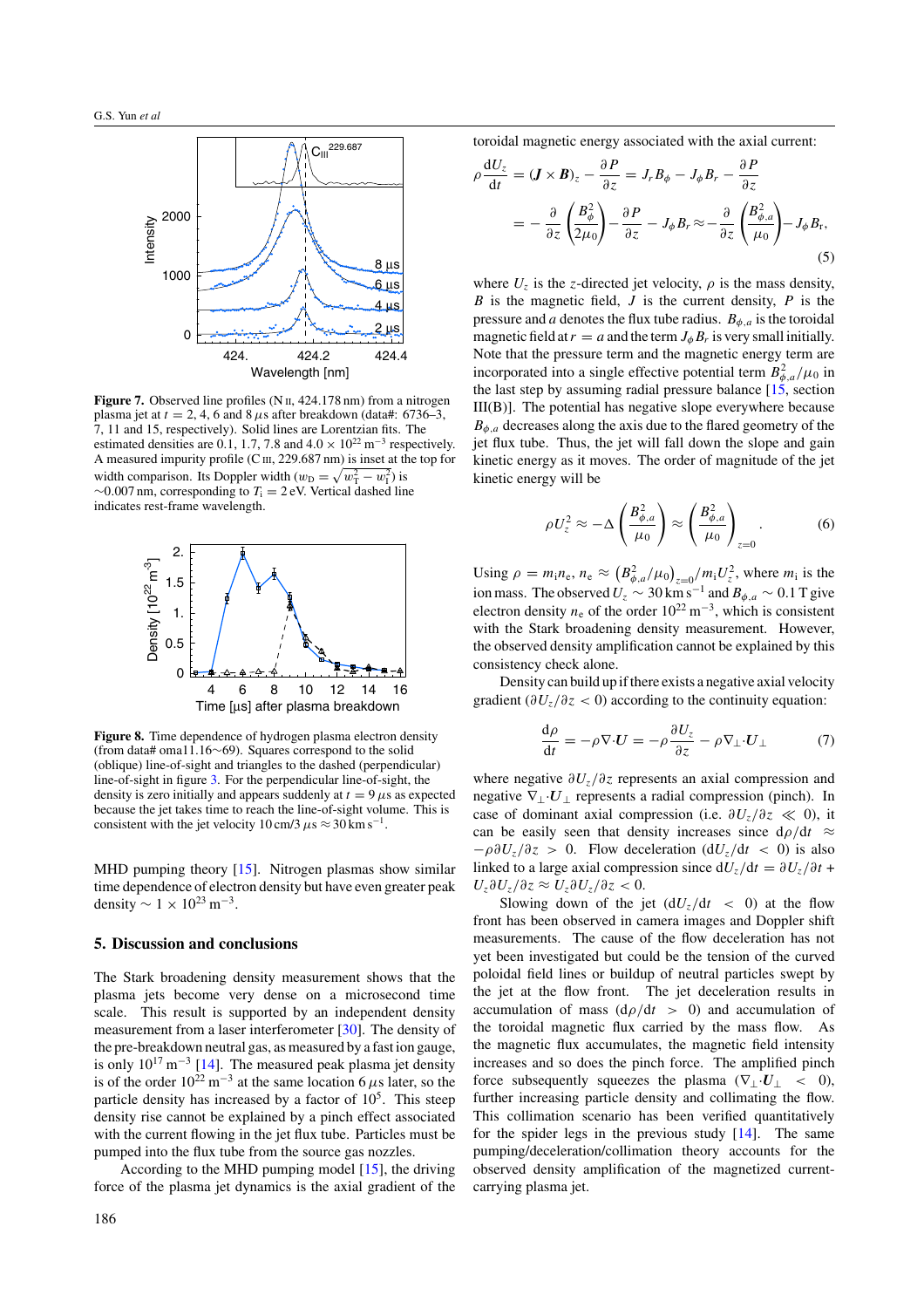<span id="page-6-0"></span>Recent work by Voronin *et al* [7] suggests that our coplanar plasma gun producing high-density plasma jets by the MHD pumping mechanism might be capable of fuelling a magnetized plasma of fusion interest. In the Voronin *et al* experiment, high-kinetic energy plasma jets were produced by a double-stage Marshall gun which first ionizes a hydrogen gas released from titanium grains and then accelerates the resulting hydrogen plasma. These plasma jets were successfully injected into the Globus-M spherical tokamak and had parameters comparable to our experiment (Globus-M:  $n_e \sim 10^{22} \text{ m}^{-3}$ , total number of accelerated particles  $N_{\text{tot}} \sim 1-5 \times 10^{19}$ ,  $U_z \sim 50-100 \text{ km s}^{-1}$ , and our experiment:  $n_e \sim 10^{22-23} \,\mathrm{m}^{-3}$ ,  $N_{\text{tot}} \sim 10^{19}$ ,  $U_z \sim 30 \,\mathrm{km \, s^{-1}}$ ). This suggests that our plasma jets may be suitable for tokamak fuelling. Higher velocity for deep penetration [1, chapter 16] can be achieved by increasing the gun current and the minimal contact with electrodes in our plasma gun ensures purity of the plasma jets.

# **Acknowledgment**

This work was supported by US DoE Grant DE-FG02- 04ER54755.

# **Appendix A. Appendix. Linear dispersion of Czerny–Turner monochromator**

A Czerny–Turner monochromator is shown schematically in figure [A1.](#page-1-0) Knowledge of the linear dispersion of the monochromator at the exit plane is desired to calibrate a spectral window for which no reference spectral lamps are available and also to circumvent repetitive use of spectral lamps for each spectral window. The grating equation is

$$
d\left(\sin\alpha + \sin\beta\right) = m\lambda, \tag{A.1}
$$

where  $\alpha$  is the angle of incidence,  $\beta$  is the angle of diffraction, *d* is the groove spacing, *m* is the diffraction order and  $\lambda$  is the wavelength of light. The sign of an angle is positive (negative) if drawn counterclockwise (clockwise) in figure [A1.](#page-1-0) The angular dispersion at the focusing mirror (*M*2) is obtained by differentiating equation  $(A.1)$  with respect to  $\lambda$ :

$$
d\cos\beta \frac{\partial \beta}{\partial \lambda} = m \Longrightarrow \frac{\partial \beta}{\partial \lambda} = \frac{m}{d\cos\beta}.
$$
 (A.2)

Thus, the linear dispersion at the exit focal plane is

$$
\frac{\partial \lambda}{\partial x} = \frac{1}{L} \frac{\partial \lambda}{\partial \beta} = \frac{d \cos \beta}{Lm},
$$
 (A.3)

where *L* is the focal length of the focusing mirror.

A rotation of the grating by an angle *θ* determines the incidence/diffraction angles and selects a wavelength *λ* according to equation (A.1):

$$
\alpha = \alpha_0 + \theta; \qquad \beta = -\alpha_0 + \theta \qquad (A.4)
$$

 $d$   $(\sin(\alpha_0 + \theta) + \sin(-\alpha_0 + \theta)) = 2d \sin \theta \cos \alpha_0 = m\lambda$ 

$$
\implies \sin \theta = \frac{m\lambda}{2d\cos \alpha_0}.
$$
 (A.5)



**Figure A1.** Czerny–Turner configuration. *G* is the grating with groove spacing *d*. *M*1 is the collimating mirror and *M*2 is the focusing mirror with focal length *L*.  $\alpha$  is the angle of incidence,  $\beta$  is the angle of diffraction,  $\alpha_0$  is half the angle between the incident and the diffracted light and  $\theta$  is the rotation angle of the grating.

The linear dispersion can be expressed as a function of the selected wavelength by inserting equations  $(A.4)$  and  $(A.5)$  in equation  $(A.3)$ :

$$
\frac{\partial \lambda}{\partial x} = \frac{d}{Lm} \cos(-\alpha_0 + \theta) = \frac{d}{Lm} \left( \cos \alpha_0 \cos \theta + \sin \alpha_0 \sin \theta \right)
$$

$$
= \frac{d}{Lm} \left( \cos \alpha_0 \frac{\sqrt{(2d \cos \alpha_0)^2 - (m\lambda)^2}}{2d \cos \alpha_0} + \sin \alpha_0 \frac{m\lambda}{2d \cos \alpha_0} \right)
$$

$$
= \frac{1}{2L} \left( \sqrt{\left( \frac{2d \cos \alpha_0}{m} \right)^2 - \lambda^2} + \lambda \tan \alpha_0 \right) \tag{A.6}
$$

The pixel resolution  $R(\lambda)$  of a CCD detector placed at the exit focal plane is  $R(\lambda) = \Delta x \partial \lambda / \partial x$ , where  $\Delta x$  is the detector pixel size.

# **References**

- [1] Bellan P.M. 2000 *Spheromaks* (London: Imperial College Press)
- [2] Jarboe T.R. 1994 Review of spheromak research *Plasma Phys. Control. Fusion* **36** [945–90](http://dx.doi.org/10.1088/0741-3335/36/6/002)
- [3] Alfvén H., Lindberg L. and Mitlid P. 1960 Experiments with plasma rings *J. Nucl. Energy* C **1** [116–20](http://dx.doi.org/10.1088/0368-3281/1/3/302)
- [4] Marshall J. and Stratton T.F. 1962 The collision of two plasmas *Nucl. Fusion Suppl.* **2** 663–74
- [5] Leonard A.W, Dexter R.N. and Sprott J.C. 1986 Trapping of gun-injected plasma by a tokamak *Phys. Rev. Lett.* **57** [333–6](http://dx.doi.org/10.1103/PhysRevLett.57.333)
- [6] Brown M.R. and Bellan P.M. 1992 Efficiency and scaling of current drive and refuelling by spheromak injection into a tokamak *Nucl. Fusion* **32** [1125–37](http://dx.doi.org/10.1088/0029-5515/32/7/I04)
- [7] Voronin A.V., Gusev V.K., Yu V. Petrov, Sakharov N.V., Abramova K.B., Sklyarova E.M. and S. Yu. Tolstyakov 2005 High kinetic energy plasma jet generation and its injection into the Globus-M spherical tokamak *Nucl. Fusion* **45** [1039–45](http://dx.doi.org/10.1088/0029-5515/45/9/002)
- [8] Francis G., Mason D.W. and Hill J.W. 1964 Containment of plasma in a magnetic mirror, with hexapole stabilizing fields *Nature* **203** [623–4](http://dx.doi.org/10.1038/203623a0)